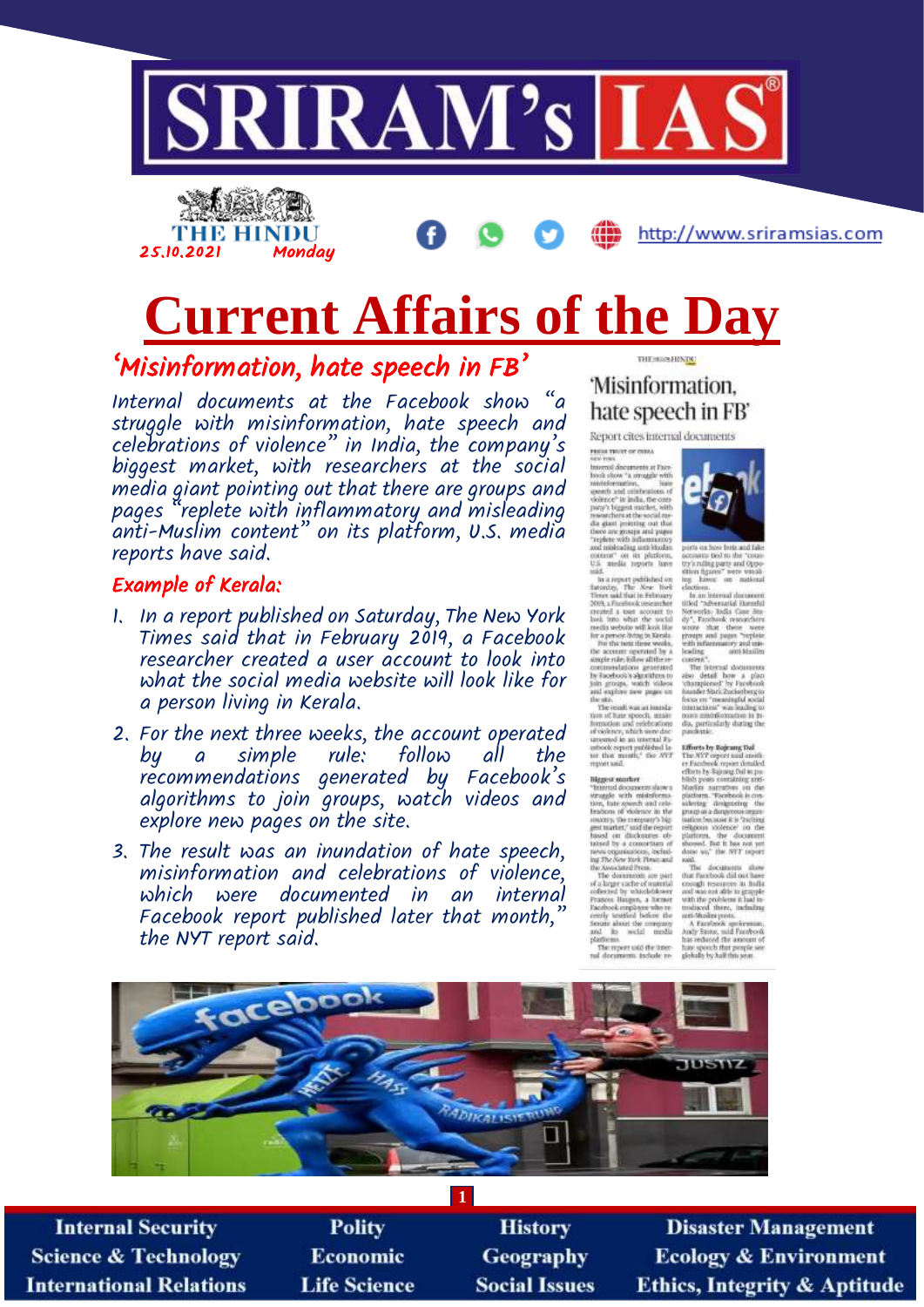



http://www.sriramsias.com

### Biggest market

- $\degree$ Internal documents show a struggle with misinformation, hate speech and celebrations of violence in the country, the company's biggest market," said the report.
- 2. The documents are part of a larger cache of material collected by whistleblower Frances Haugen, a former Facebook employee who recently testified before the Senate about the company and its social media platforms.
- 3. The report said the internal documents include reports on how bots and fake accounts tied to the "country's ruling party and Opposition figures' were wreaking havoc on national elections.
- 4. In an internal document titled "Adversarial Harmful Networks: India Case Study", Facebook researchers wrote that there were groups and pages "replete with inflammatory and misleading anti-Muslim content".

# After nearly two decades of relative peace, the Northeast has started to simmer again

It is a cause for concern that after nearly two decades of relative peace, the Northeast has started to simmer again. Old fault lines — of land, language, ethnicity, faith — have once again started to shape political mobilisations in the region. The hardening of narrower identities is now visible in Assam and Meghalaya, with the state governments acting as facilitators of this unhappy trend.

### The reemergence of faultlines:

1. An inter-state border dispute involving Assam and Mizoram led to the killing of six police personnel in July. The anti-outsider politics in Meghalaya has got a fresh lease century-old settlement in Shillong.



of life with the attempt to evict a small Dalit Sikh community from their

| <b>Internal Security</b>        | <b>Polity</b>       | <b>History</b>       | <b>Disaster Management</b>              |  |
|---------------------------------|---------------------|----------------------|-----------------------------------------|--|
| <b>Science &amp; Technology</b> | <b>Economic</b>     | <b>Geography</b>     | <b>Ecology &amp; Environment</b>        |  |
| <b>International Relations</b>  | <b>Life Science</b> | <b>Social Issues</b> | <b>Ethics, Integrity &amp; Aptitude</b> |  |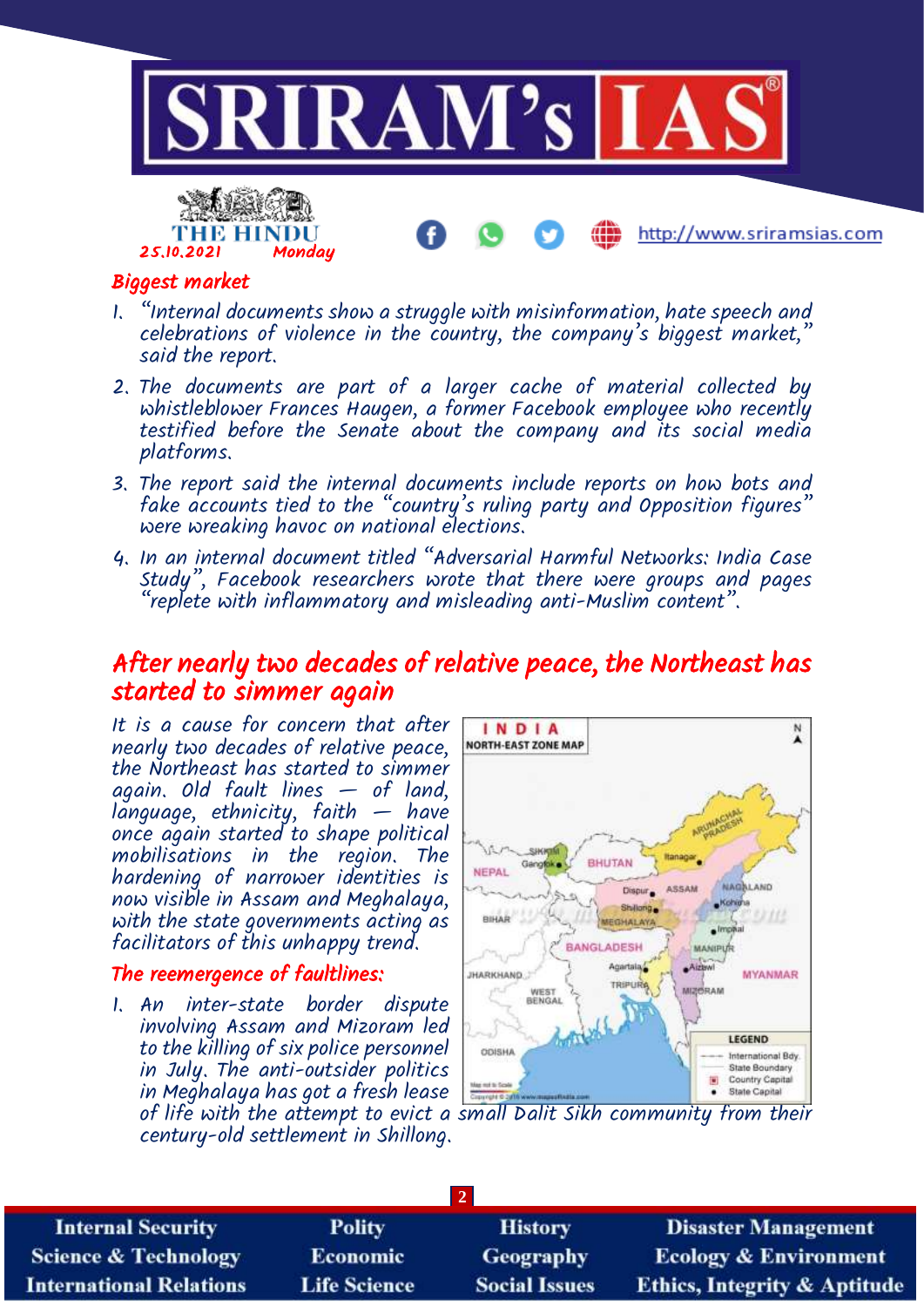

- 2. The peace deal with the NSCN-IM in Nagaland has reached a deadlock over the rebel position on the national flag and a separate constitution. Some of these are legacy issues and can be resolved only through dialogue and by exploring out-of-the-box solutions within a federal framework.
- 3. The region's distinct social history and its encounter with colonialism militate against the imposition of unitary notions of identity. Politicians exploit these fault lines for petty electoral gains at great cost to the nation.
- 4. Bangladesh, which has outpaced India in improving development indices in recent years, has been alert to the emergence of majoritarian religious extremism and has cracked down firmly on Islamist groups.

The Sheikh Hasina government has been quick to reach out to the Hindu community after the Durga Puja violence  $-$  several arrests have been made and ministers have been visiting affected Hindu families. Such outreach can help heal strained relations between communities. There's a lesson here for leaders across the border as well.

### Restless mountains, shattered lives

25.10.2021 Monday

THE HINDU

Flash floods and back-to-back landslips in Kerala bring into focus, once again, the fragile ecosystem of the mountain chain that runs almost parallel to India's western coast

- 1. Recognised as one of the world's biodiversity hotspots, the Western Ghats region runs to a length of 1,600 km, starting from the mouth of the river Tapti near the border of Gujarat and Maharashtra to Kanniyakumari.
- 2. The 39 serial sites of the Western Ghats were inscribed into UNESCO's World Heritage Site list in 2012 for its "outstanding universal value and for representing significant ongoing ecological and biological processes in the evolution and development of terrestrial, freshwater, coastal and marine ecosystems, and communities of plants and animals".



http://www.sriramsias.com

3. In recent years, Kerala, known for its peaks and rich water bodies, most of which originate from the Ghats, has seen back-to-back calamities, including the disastrous 2018 floods, which raised serious questions on the conservation of the mountain chain.

| <b>Internal Security</b>        | <b>Polity</b>       | <b>History</b>       | <b>Disaster Management</b>              |  |
|---------------------------------|---------------------|----------------------|-----------------------------------------|--|
| <b>Science &amp; Technology</b> | <b>Economic</b>     | Geography            | <b>Ecology &amp; Environment</b>        |  |
| <b>International Relations</b>  | <b>Life Science</b> | <b>Social Issues</b> | <b>Ethics, Integrity &amp; Aptitude</b> |  |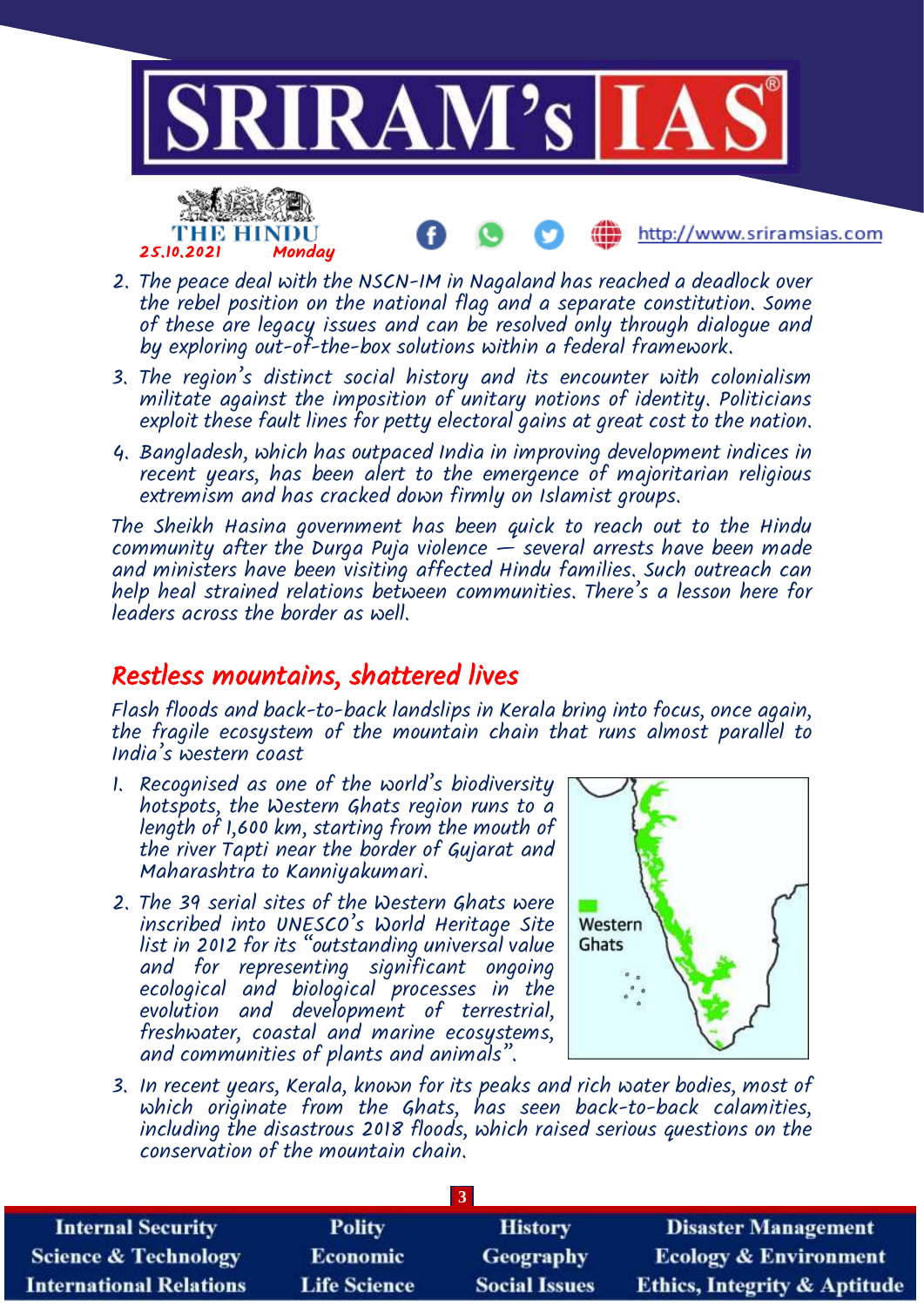

# GADGIL REPORT........

Mondau

25.10.2021

- 2010 Government appointed **Western Ghats Ecology Expert** Panel(WGEEP) - Headed by **Madhav Gadgil**
- Commission submitted the report to the Government of India on 31 August 2011
- They divided WG into 3 zones based on ecological
- sensitivity(ESZ1, ESZ2, ESZ3). Gadgil report considers 1370000 sq.
- km as ecologically sensitive area



http://www.sriramsias.com

### RECOMMENDATIONS......

- **Establishment of Western Ghats Authority**
- Water resource conservation plans
- No new power plants in the sensitive zones
- Organic agricultural practices
- Ban plastic within 3 years
- Roads and constructions only after study of environmental consequences
- To stop illegal mining in the western ghats area immediately & not to give permissions for new mine zones in Z1 &Z2
- Red and orange industries not to be allowed in Z1 and Z2

| <b>Internal Security</b>        | <b>Polity</b>       | <b>History</b>       | <b>Disaster Management</b>              |  |  |
|---------------------------------|---------------------|----------------------|-----------------------------------------|--|--|
| <b>Science &amp; Technology</b> | <b>Economic</b>     | <b>Geography</b>     | <b>Ecology &amp; Environment</b>        |  |  |
| <b>International Relations</b>  | <b>Life Science</b> | <b>Social Issues</b> | <b>Ethics, Integrity &amp; Aptitude</b> |  |  |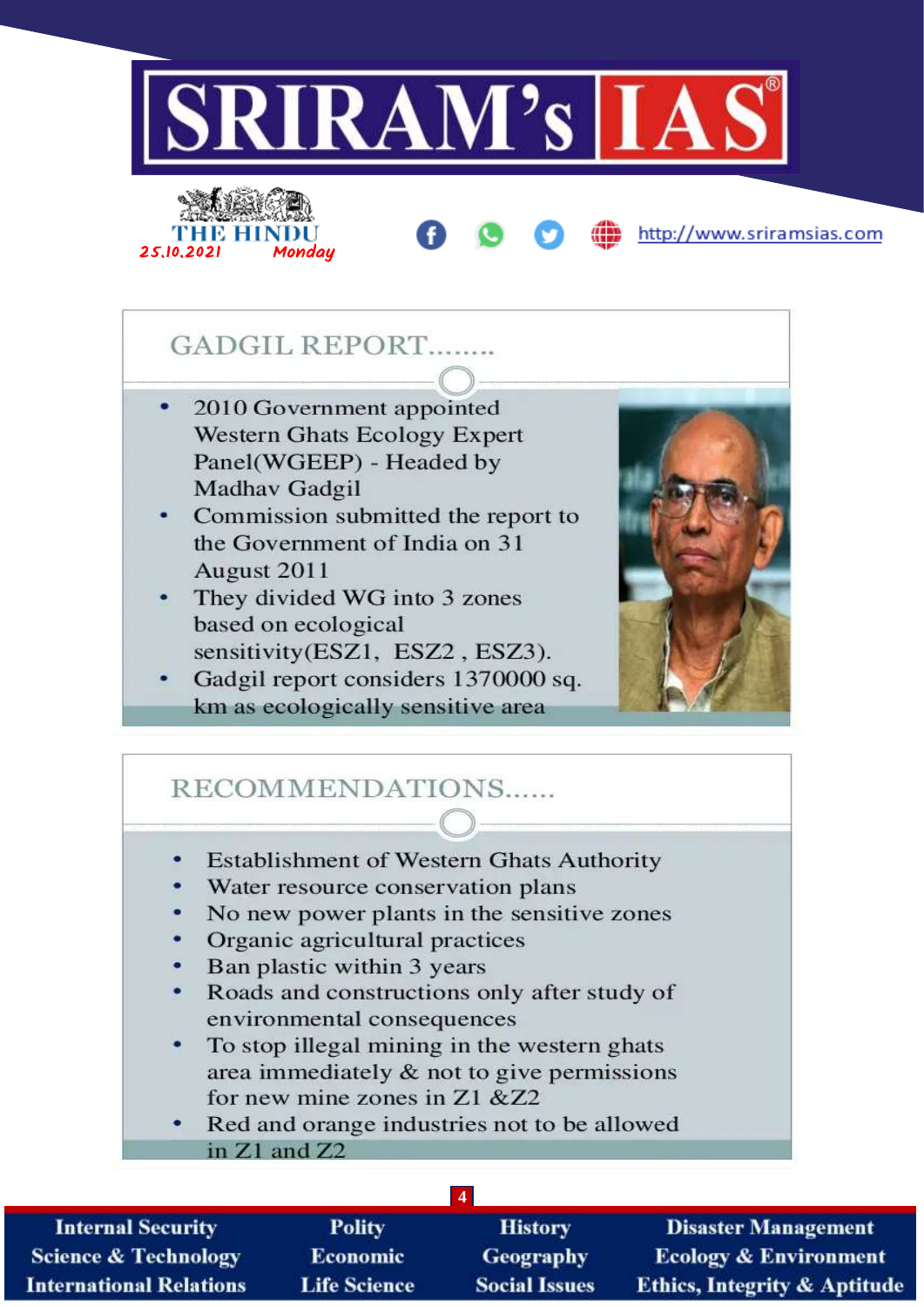



# KASTURIRANGAN REPORT......

- Dr. Kasturi Rangan is the former ISRO Chairman.
- expert in Nuclear Sciences and one of scientific advisers to the PM of India
- \* assigned to analyze the WGEEP Report and to give guidelines to the govt. and to formulate an implementable action plan.
- Removed cash crop plantations & agricultural fields from ESZ
- Remarked 37% (60000sq km) as ESZ



http://www.sriramsias.com

# RECOMMENDATIONS......

- Banned development of any township or construction over 20000 sq. km in ESZ
- Complete ban of mining and quarrying activities
- banned red category industries (including thermal power plants)
- Hydroelectric projects can be initiated obeying terms and conditions

| <b>Internal Security</b>        | <b>Polity</b>       | <b>History</b>       | <b>Disaster Management</b>              |  |
|---------------------------------|---------------------|----------------------|-----------------------------------------|--|
| <b>Science &amp; Technology</b> | <b>Economic</b>     | <b>Geography</b>     | <b>Ecology &amp; Environment</b>        |  |
| <b>International Relations</b>  | <b>Life Science</b> | <b>Social Issues</b> | <b>Ethics, Integrity &amp; Aptitude</b> |  |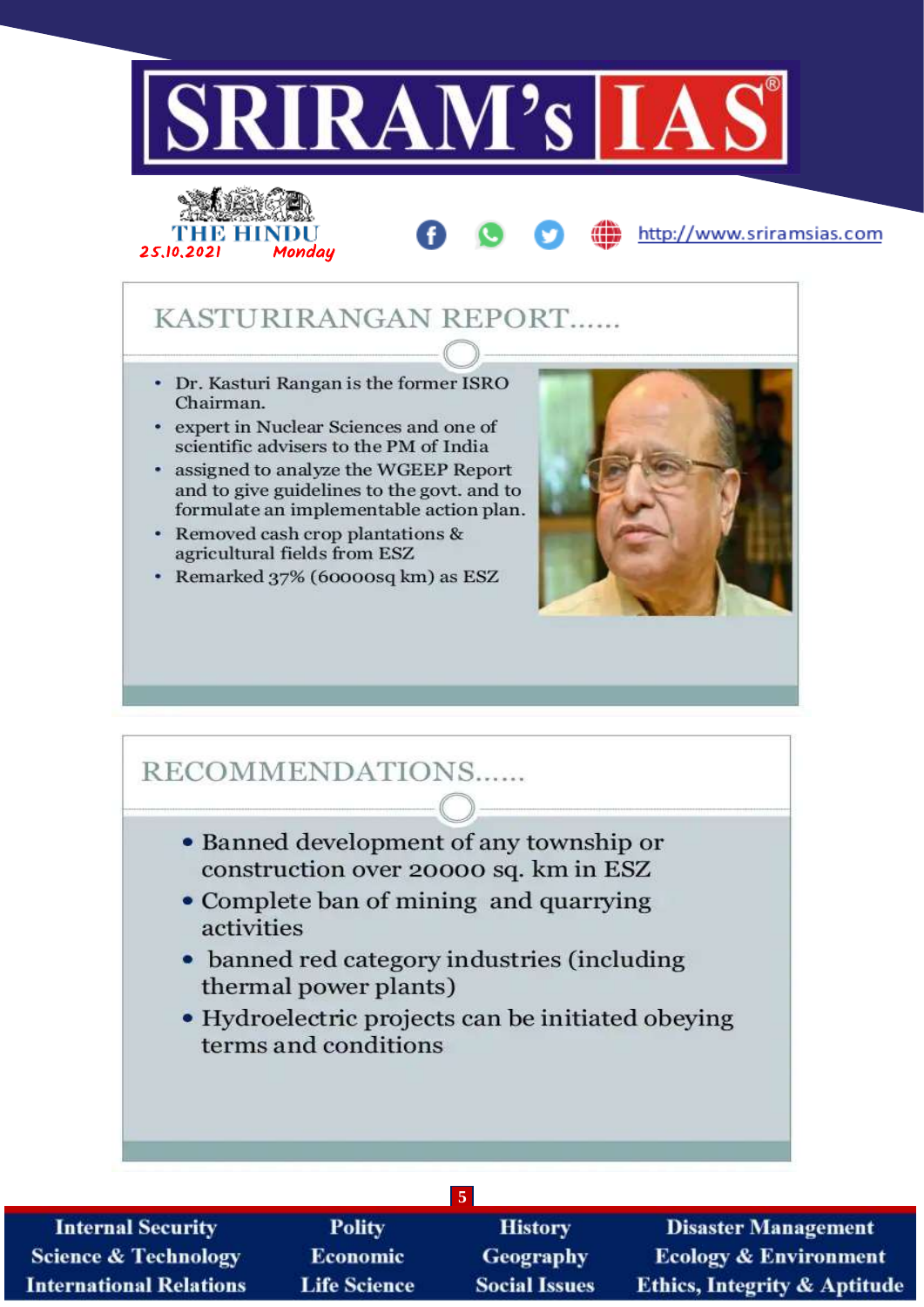

0.

http://www.sriramsias.com





➊

# • The extend of area of ESZ

| <b>Gadgil Report</b>                                                       | Kasthurirangan Report                                                                          |  |  |
|----------------------------------------------------------------------------|------------------------------------------------------------------------------------------------|--|--|
| Entire WG should be<br>considered as ESZ                                   | Removed cash<br>crops, agricultural lands and<br>settlements from ESZ                          |  |  |
| Created three categories of<br>protection regimes and<br>listed activities | Made the distinction between<br>what it called cultural<br>landscape and natural<br>landscape. |  |  |
| 137,000 hectares should be<br>awarded the status of ESZ                    | 60,000 hectares should be<br>awarded as ESZ                                                    |  |  |

| <b>Gadgil Report</b>                                          | Kasthurirangan Report                                                                                                                        |
|---------------------------------------------------------------|----------------------------------------------------------------------------------------------------------------------------------------------|
| Ban pesticide use and<br>genetically modified crops           | Impose restrictions on what it called<br>highly interventionist and<br>environmentally damaging activities in<br>the ESZ                     |
| Decommissioning of Hydro<br><b>Power Projects</b>             | All mining and red-category industry<br>(including thermal power), and<br>buildings over 20,000 square metres<br>would be completely banned. |
| Gradual shift from<br>agricultural land to natural<br>forests | hydropower projects, the panel set<br>tough conditions to ensure adequate<br>flow in rivers and distance between<br>projects.                |

×

| $\overline{6}$                  |                     |                      |                                         |  |
|---------------------------------|---------------------|----------------------|-----------------------------------------|--|
| <b>Internal Security</b>        | <b>Polity</b>       | <b>History</b>       | <b>Disaster Management</b>              |  |
| <b>Science &amp; Technology</b> | <b>Economic</b>     | Geography            | <b>Ecology &amp; Environment</b>        |  |
| <b>International Relations</b>  | <b>Life Science</b> | <b>Social Issues</b> | <b>Ethics, Integrity &amp; Aptitude</b> |  |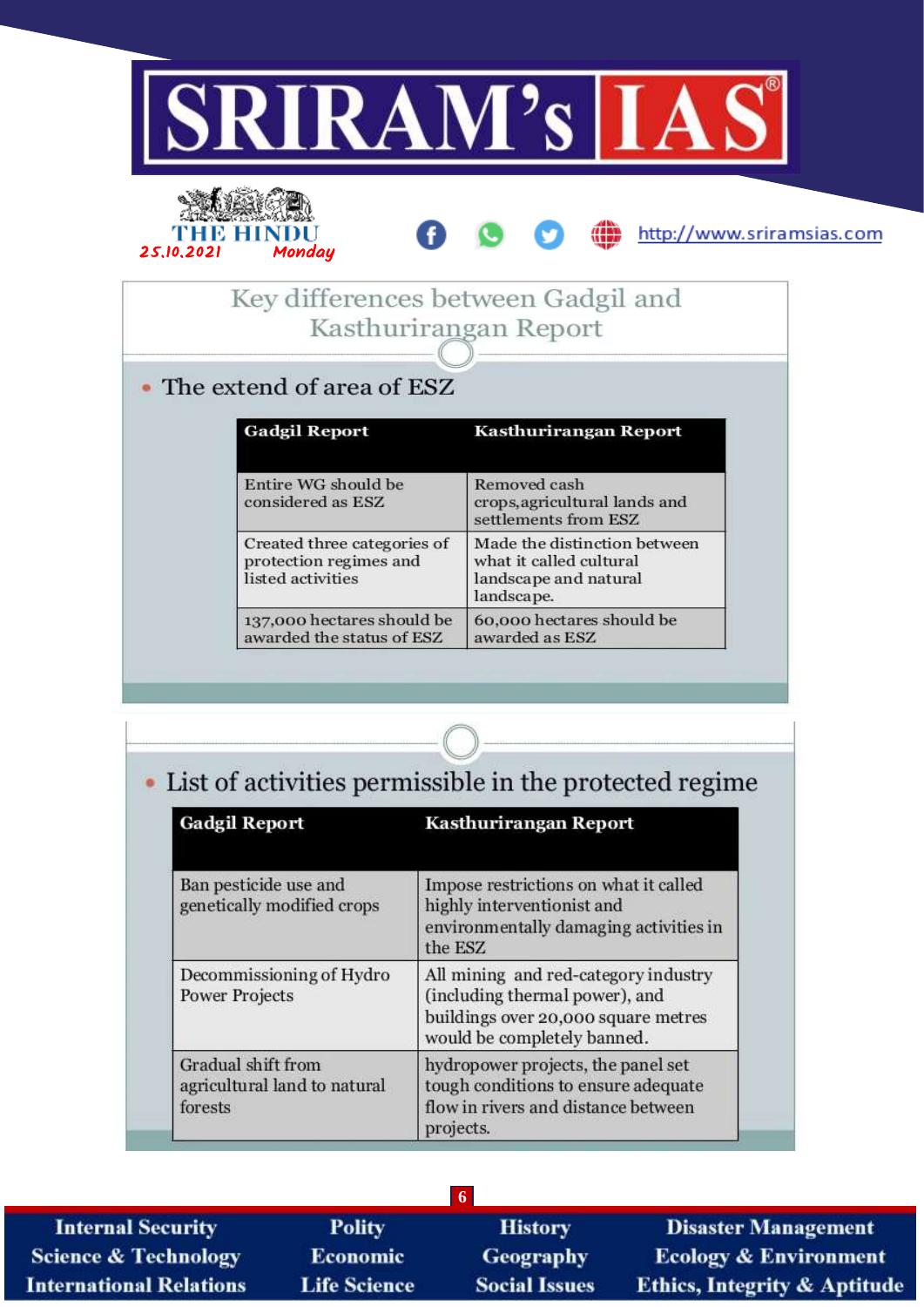

- 2. The panel recommended that "no new dams based on large-scale storage be permitted in the Ecologically Sensitive Zone I".
- 3. It suggested that development activity needs to be decided through a participatory process involving the gram sabhas in these zones.
- 4. The successive state governments opposed it stating that most of its suggestions were impractical.

### Natural disasters

- 1. About 40% of Western Ghat ranges lie in Kerala, which makes the State particularly vulnerable to the ecological changes in the mountain chain. Environmentalists argue that the flash floods and landslips point to the fragile ecosystem of the Ghats and call for urgent action.
- 2. Take the case of the October landslips in Kerala. Kootickal village in Kottayam, which was among the four local bodies in the State that were removed by the State government in 2015 from the list of 123 ESAs witnessed back-to-back landslides.
- 3. The increasing extreme climate events have resulted in large-scale disasters and destabilised the already vulnerable districts along the Western Ghats.
- 4. The studies by the Geological Survey of India in the landslide vulnerable areas in the hilly districts of Kerala had found faulty cultivation patterns and defective maintenance of drainage systems.

| <b>Internal Security</b>        | <b>Polity</b>       | <b>History</b>       | <b>Disaster Management</b>              |  |
|---------------------------------|---------------------|----------------------|-----------------------------------------|--|
| <b>Science &amp; Technology</b> | <b>Economic</b>     | <b>Geography</b>     | <b>Ecology &amp; Environment</b>        |  |
| <b>International Relations</b>  | <b>Life Science</b> | <b>Social Issues</b> | <b>Ethics, Integrity &amp; Aptitude</b> |  |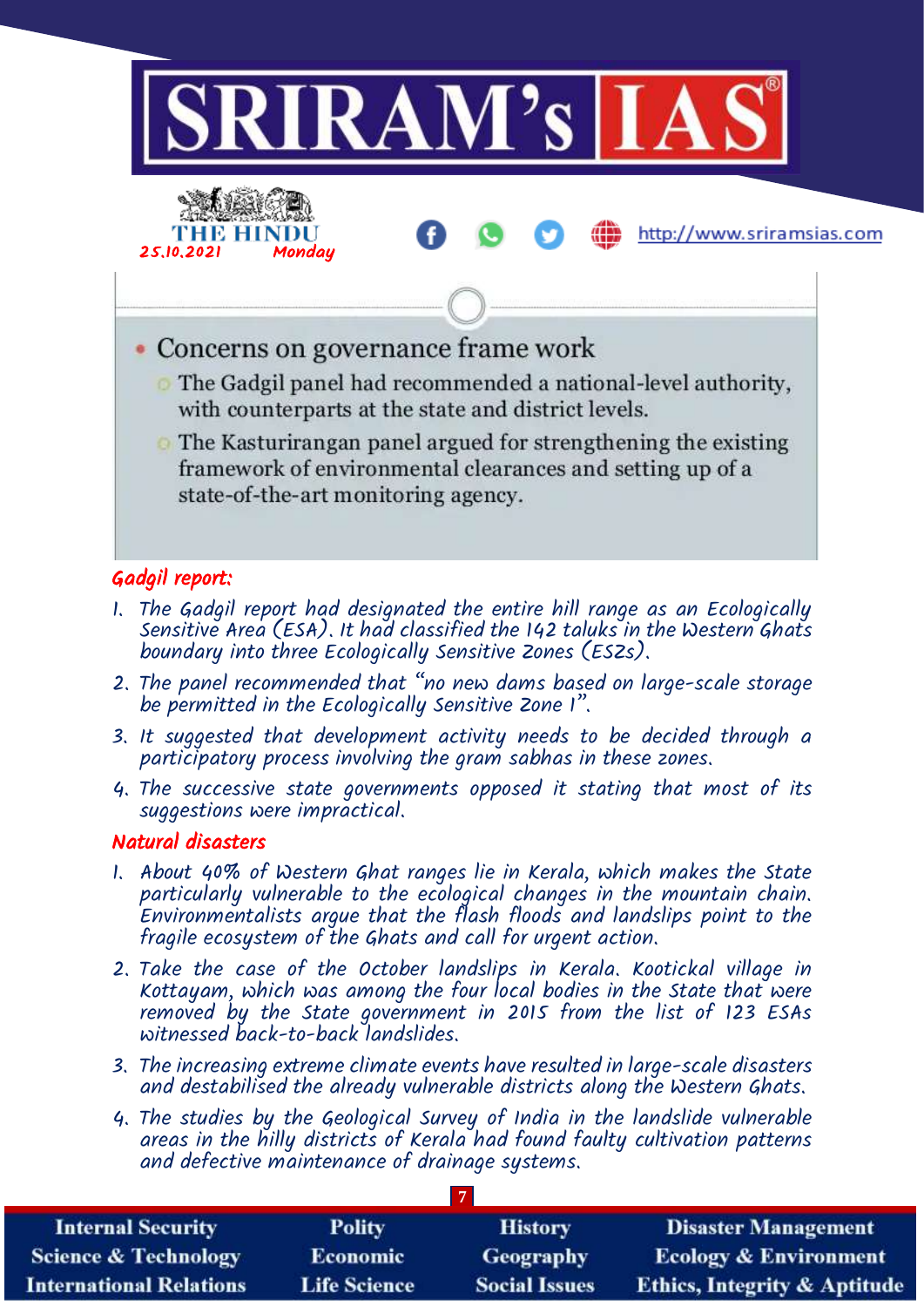

5. Geoscientists have advocated the need for exempting areas of very high susceptibility in the Western Ghats from any types of constructions while urging the government and the local communities to increase the vegetative cover as a first defence against the landslide vulnerability.

# Is genetically modified rice grown in India?

### The story so far:

- 1. A French manufacturer of rice flour claimed it had found unauthorised genetically modified rice in a consignment of 500 tonnes of broken rice imported from India this June.
- 2. Since the European Union does not permit any use of GM rice, manufacturers of confectionery items and baked goods which had used the rice flour were then forced to carry out a mass recall of products.
- 3. After a complaint letter from the farm and environmental groups earlier this week, Indian authorities said they were investigating the allegations, but added that any contamination was unlikely as India does not allow commercial cultivation of GM rice either.

### What is GM rice?

- 1. GM foods are derived from plants whose genes are artificially modified, usually by inserting genetic material from another organism, in order to give it a new property, such as increased yield, tolerance to a herbicide, resistance to disease or drought, or to improve its nutritional value.
- 2. Probably the best-known variety of GM rice is golden rice, which involves the insertion of genes from a plant  $-$  both daffodils and maize have been used  $-$  and a soil bacterium to create a grain that is enriched with Vitamin A.
- 3. India has approved the commercial cultivation of only one GM crop, Bt cotton. No GM food crop has ever been approved for commercial cultivation.
- 4. However, confined field trials have been allowed for at least 20 GM crops. That includes varieties of GM rice which would have improved resistance to insects and diseases, as well as hybrid seed production and nutritional enhancements such as golden rice.

### What are the implications for Indian farmers?

1. India is the world's top rice exporter, earning  $\overline{\tau}$ 65,000 crores last year by selling 18 million tonnes of grain, about a quarter of which is premium basmati.

| <b>Internal Security</b>        | Polity              | <b>History</b>       | <b>Disaster Management</b>              |  |
|---------------------------------|---------------------|----------------------|-----------------------------------------|--|
| <b>Science &amp; Technology</b> | <b>Economic</b>     | Geography            | <b>Ecology &amp; Environment</b>        |  |
| <b>International Relations</b>  | <b>Life Science</b> | <b>Social Issues</b> | <b>Ethics, Integrity &amp; Aptitude</b> |  |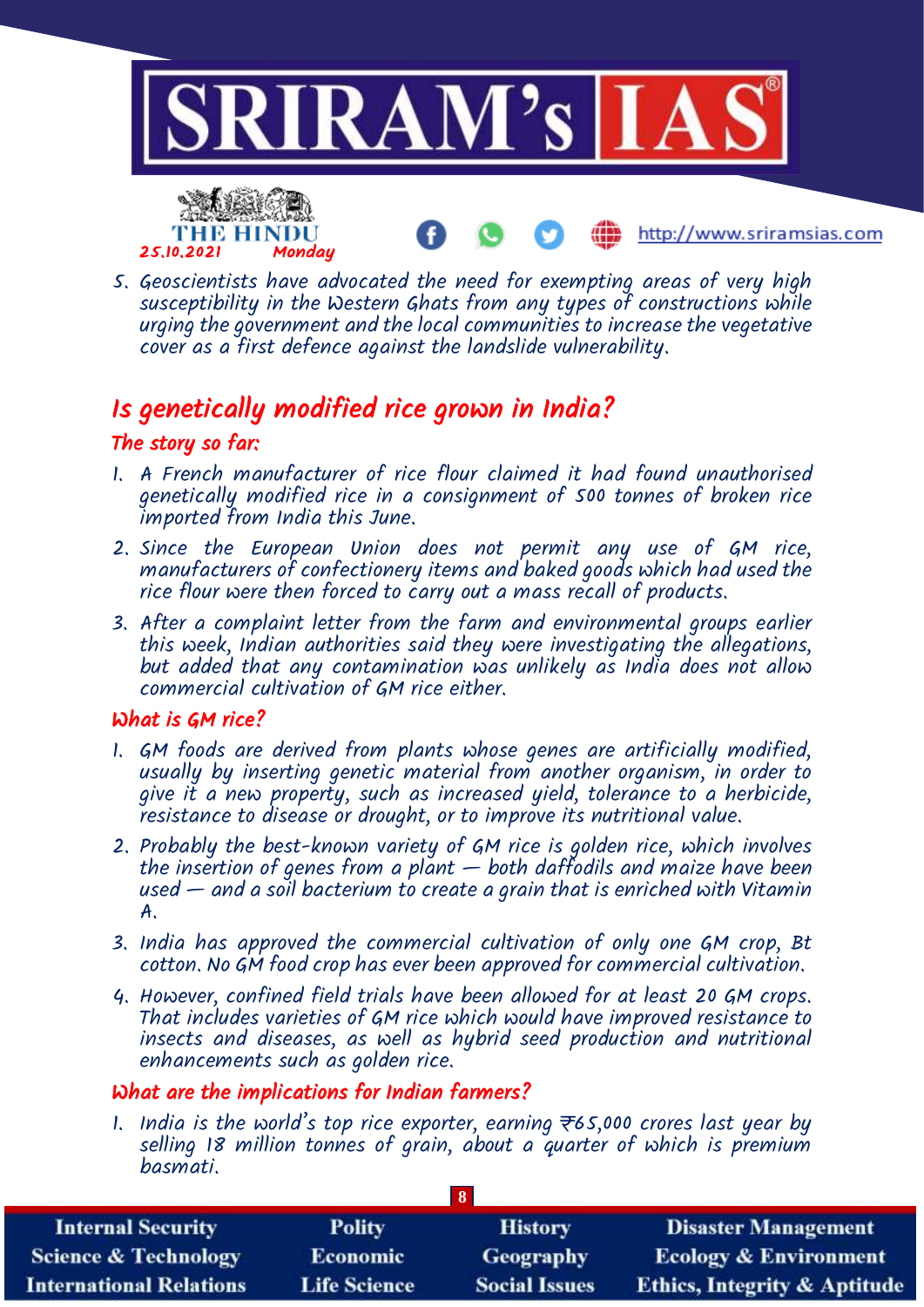



 $what$ 

2. For Indian<br>farmers. the farmers,

scenario<br>be

U.S. in<br>when

shipments

exports.

3. Trading

nightmare<br>scenario could



http://www.sriramsias.com

About 500 tonnes of broken rice imported from India were claimed to be genetically modified (GM) by a French<br>manufacturer. This has drawn sharp reactions from the European countries as the European Union (EU) does not perm



trials in the basmati belt.

### What lies ahead?

damages.

In the face of new advances in rice research, scientists and farmers say the regulatory regime needs to be strengthened for the sake of domestic and export consumers.

| <b>Internal Security</b>        | <b>Polity</b>       | <b>History</b>       | <b>Disaster Management</b>              |  |
|---------------------------------|---------------------|----------------------|-----------------------------------------|--|
| <b>Science &amp; Technology</b> | <b>Economic</b>     | <b>Geography</b>     | <b>Ecology &amp; Environment</b>        |  |
| <b>International Relations</b>  | <b>Life Science</b> | <b>Social Issues</b> | <b>Ethics, Integrity &amp; Aptitude</b> |  |